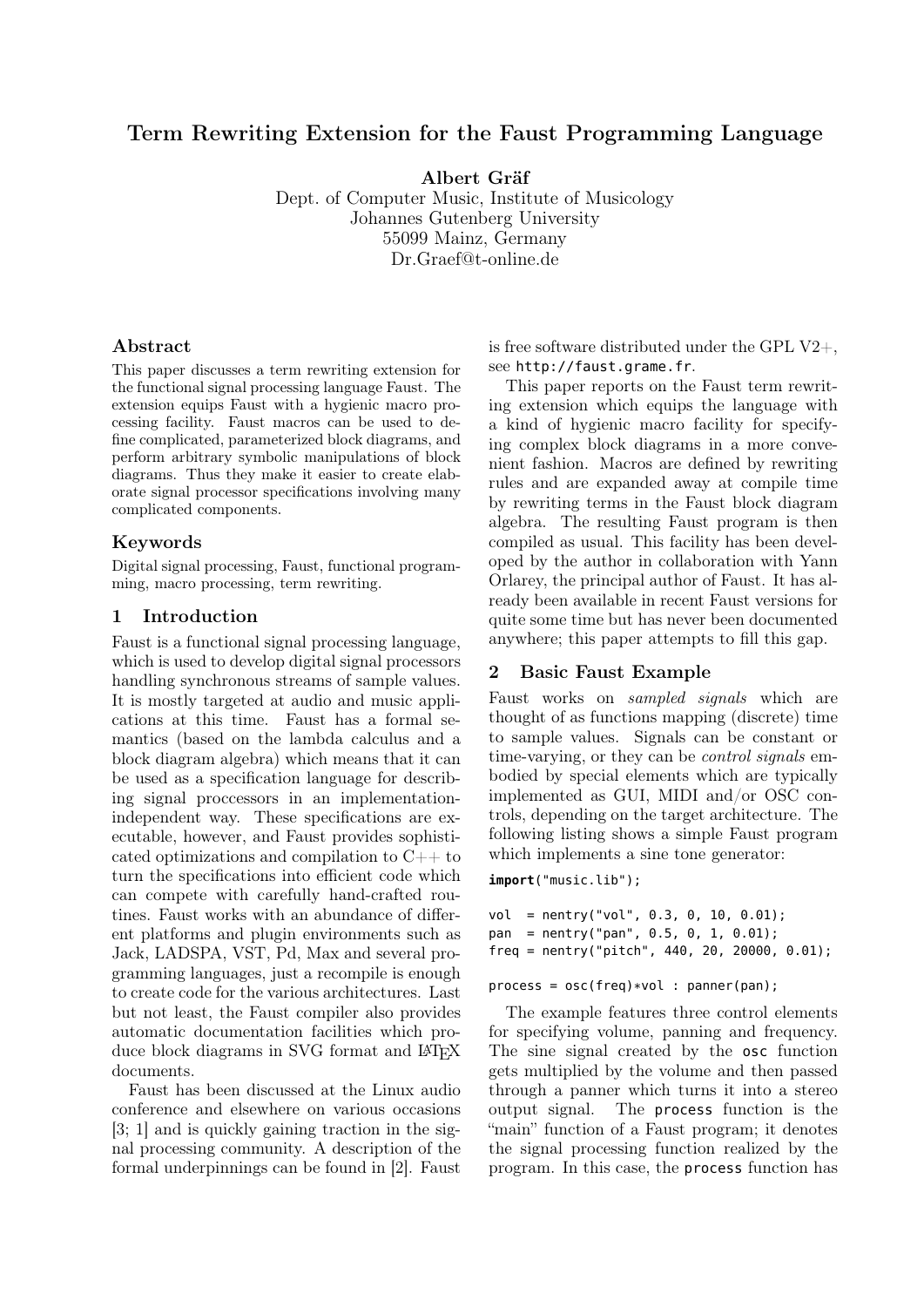no arguments and thus the implemented signal processor has no inputs. In general, any Faust function (including process) can have an arbitrary number of input and output signals.

## 3 The Term Rewriting Extension

Faust signal processors are essentially terms in the Faust block diagram algebra (BDA) which is described elsewhere [2]. Briefly, the BDA consists of algebraic operations (written as infix and postfix operators) which specify various combinations of signal processing functions, in particular:

- f' and f@n *delay* f by one and a given number n of samples, respectively.
- f:g and f,g specify the serial and parallel composition of two signal processing functions.
- f<: q and f: > q split and merge (mix) the outputs of f and route them to corresponding inputs of g.
- $f \sim g$  combines f and g to a *loop* with implicit 1-sample delay.

In addition, the usual arithmetic, logical and comparison operators (+, \*, etc.) as well as mathematical functions (exp, sin, etc.) work on signals in a pointwise fashion. Thus, e.g., f+g is the signal obtained by adding each sample of the signals f and g.

Term rewriting provides us with a means to manipulate these BDA terms in an algebraic fashion at compile time. For instance, the following two rewriting rules define a macro named fact which implements the factorial:

```
fact(0) = 1;fact(n) = n * fact(n-1);process = fact(3);
```
The last line in this program gives the usual process function of a Faust program. The resulting signal processor outputs the constant signal  $3! = 6$ .

Note that Faust doesn't have a special keyword for denoting macro definitions, instead these are flagged by employing patterns on the left-hand side of such a rule, which can be constants (such as the constant  $\theta$  in this example). variables (such as n) and arbitrary expressions formed with these and the BDA operations. That is, a pattern is an arbitarily complex BDA expression involving variables and constants. At least one of the macro arguments must be a nontrivial pattern (i.e., not simply a variable), otherwise the definition will be taken to be an ordinary function definition. Also note that macro definitions may involve multiple rewriting rules, as in the example above.

Just like Faust's functions are nothing but named lambdas, there are also anonymous macros which take the form of a **case** expression listing all the argument patterns and the corresponding substitutions. For instance, the above definition of the factorial macro is actually equivalent to:

 $\text{fact} = \text{case} \{ (\theta) \Rightarrow 1; (\text{n}) \Rightarrow \text{n*fact}(\text{n-1}); \}$ ;

## 4 Macro Evaluation by Rewriting

Rewriting rules are applied by matching them to BDA terms on the right-hand side of function definitions. To these ends, the rules are considered in the order in which they are written in the Faust program, binding variables in the lefthand side of rules to the corresponding values. Evaluation proceeds from left to right, innermost expressions first. Thus, in the above example the term fact(3) in the definition of the process function will be rewritten to the constant 6, using the following reduction sequence:

```
fact(3) \rightarrow 3*fact(3-1) \rightarrow 3*fact(2)\rightarrow 3*(2*fact(2-1)) \rightarrow 3*(2*fact(1))
\to 3*(2*1*fact(1-1))) \to 3*(2*(1*fact(0)))\rightarrow 3*(2*(1*1))) \rightarrow 6
```
Note that in this process the Faust compiler also evaluates constant signal expressions such as  $3-1 \to 2$  and  $3*(2*(1*1)) \to 6$ .

Another example, which employs pattern matching on BDA operations, is the following little macro serial which turns parallel compositions into serial ones:

```
serial((x,y)) = serial(x) : serial(y);\text{serial}(x) = x;process = serial((sin, cos, tan));
```
The result is the same as if you had written the serial composition sin:cos:tan, cf. Fig. 1.

As the above examples show, macro definitions can also be recursive, making it possible to analyze and build arbitrarily complicated BDA terms. Here is another example, which employs a variation of the fold operation (customary in functional programming libraries) to accumulate values. In this case the values are actually signals, produced by a function (or macro) x which maps a running index to a signal. This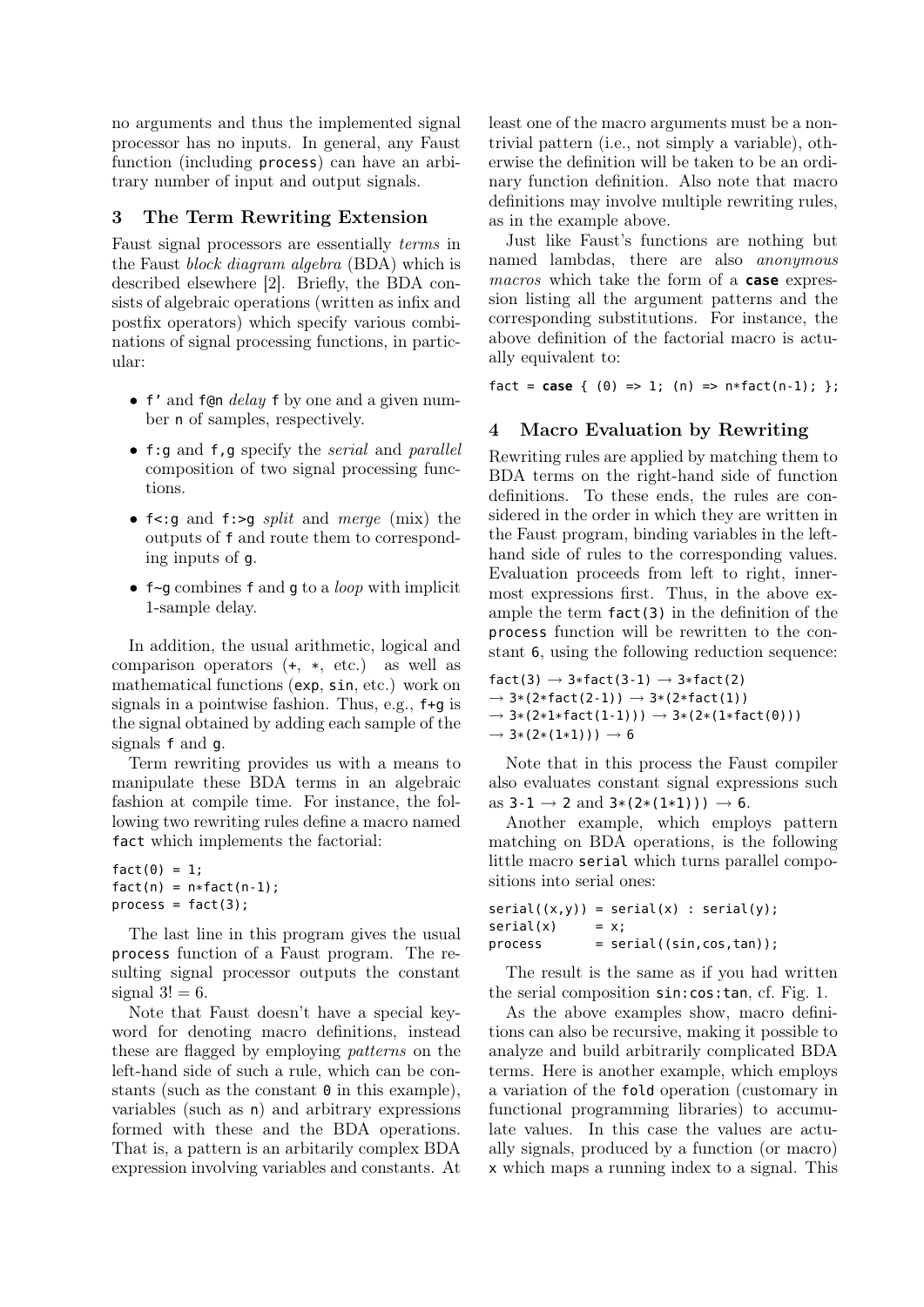

Figure 1: Parallel-serial conversion macro.

allows us to emulate Faust's sum function which adds up an arbitrary collection of signals:

```
fold(1, f, x) = x(0);fold(n, f, x) = f(fold(n-1, f, x), x(n-1));fsum(n) = fold(n, +);
f0 = 440; a(0) = 1; a(1) = 0.5; a(2) = 0.3;
h(i) = a(i)*osc((i+1)*f0);v = \text{hslider}("vol", 0.3, 0, 1, 0.01);process = v*fsum(3,h):
```
The resulting signal processor (a simple additive synthesizer which adds up three harmonics), is shown in Fig. 2. Note that the three oscillators and their amplitudes are also defined using rewriting rules in this example.



Figure 2: Sum macro example.

## 5 A Note on Macro Hygiene

It is worth noting the differences between Faust's rewriting-based macros and the textual macros in languages such as C. In the latter case, macros are just textual substitutions which is very flexible but also has various shortcomings, most notably name capture. For instance, take the following C macro definition:

#define  $F(x)$  { int  $y = x+1$ ; return  $x+y$ ; }

Given this definition, F(y) expands to { int  $y = y+1$ ; return  $y+y$ ; } which is usually not what you want.

Faust macros do not have any such pitfalls since they work on the internal representation of BDA terms rather than the program text. This means that variables on the left-hand side of a macro rule are always bound lexically, i.e., according to the block scoping rules defined by the Faust language. Thus a Faust macro like  $F = \text{case} \{(x) \implies x+y \text{ with } \{y = x+1; \} \}$ (which is roughly equivalent to the C macro above, minus the name capture) will work correctly no matter what gets passed for the macro parameter x (even if it is a signal named y). Macros with this desirable property are also called hygienic macros in the programming language literature.

## 6 Example: A Systolic Array

The following program illustrates how to use macros in order to abbreviate complicated, parameterized block diagrams. The example we consider is a kind of "systolic array", a grid of binary operations organized in a mesh (Fig. 3).



Figure 3: Systolic array.

The Faust program used to produce this layout is given below.

```
q(1,f) = f;g(m, f) = (f, r(m-1)) : (-, g(m-1, f));h(1,m,f) = g(m,f);h(n,m,f) = (r(n+m) <: (!, r(n-1), s(m))(-,s(n-1),r(m) : g(m,f))) :
           (h(n-1,m,f), -);
```

```
r(1) =; r(n) =, r(n-1); // route through
s(1) = !; s(n) = !, s(n-1); // skip
```
 $f = + \leq:$   $\frac{1}{2}$  // sample cell function process =  $h(2,3,f)$ ;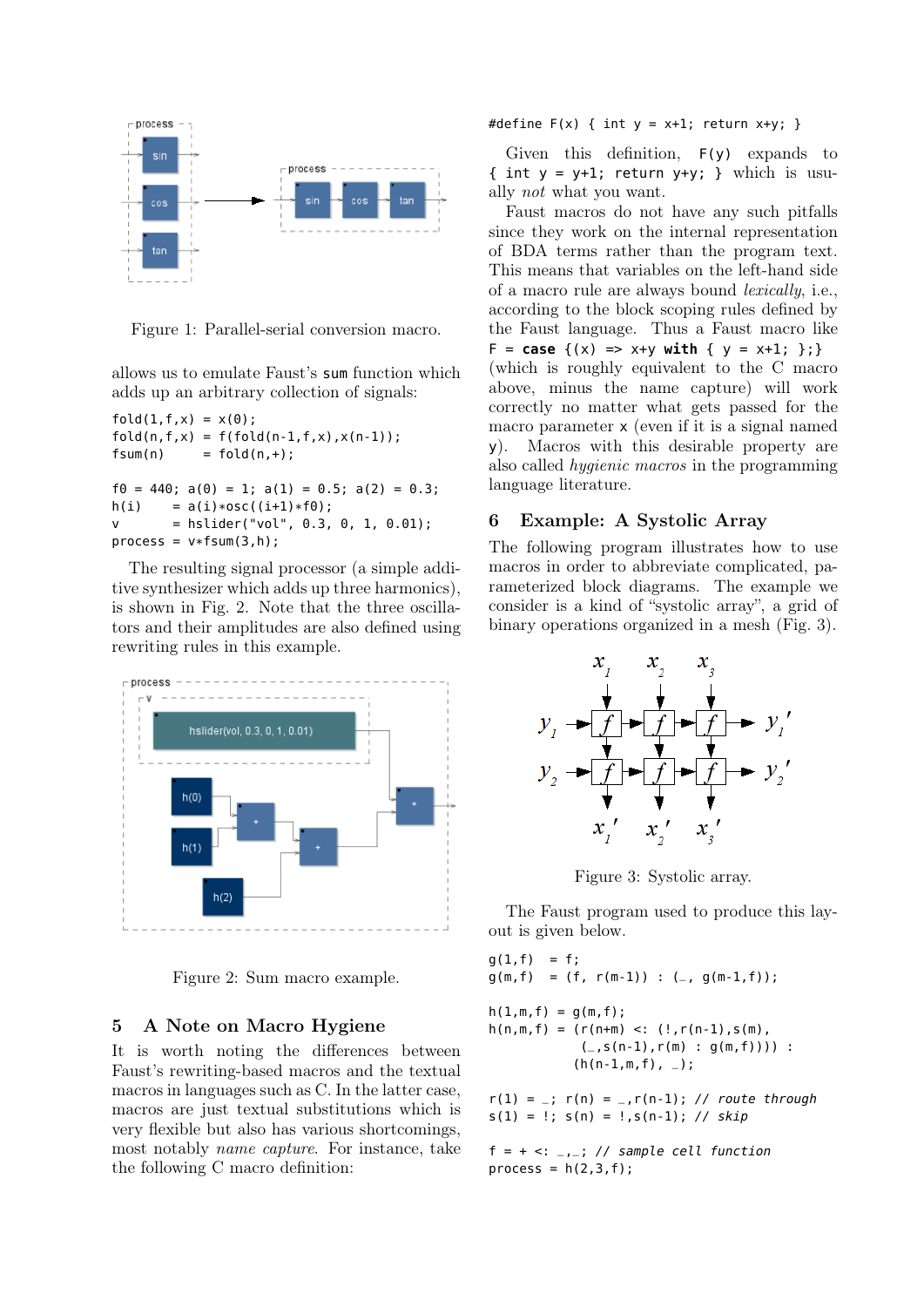Note that the macro g constructs a single row of the mesh for the given number  $m$  of grid cells and the given function f which takes two input signals and produces two output signals. The macro h applies g repeatedly in order to build an  $n \times m$  mesh from its rows. Two helper macros r and s perform the necessary routing between the components. These employ two basic elements of the BDA, '\_' which simply routes through a single input to a single output (i.e.,  $(x) = x$ ), and '!' which denotes a "sink" for a single input  $(1(x) = 1)$ . (A more detailed explanation of the construction is given below.)

The given process function illustrates the use of the h macro to construct a  $2\times3$  "accumulator" mesh from the cell function  $f = + \leq i \leq j$  which just adds its two inputs and sends the computed sum to its two outputs. A Pd patch showing this signal processor in action is shown in Fig. 4.



Figure 4: Systolic array example in a Pd patch.

To see how the recursive construction works, note that there are two equations for the h macro. The first equation deals with the case of one row. This is handled by just invoking the macro g which in turn applies the function f once (digesting the single row input  $y_1$  and the first column input  $x_1$ ) and invokes itself recursively on the first output of f and the remaining inputs  $x_2, \ldots, x_m$  (which are routed through with the r macro). The base case  $m = 1$  is treated in the first equation for g which just yields f itself.

The interesting case is the second equation for h in which we deal with more than one row, cf. Fig. 5. Here the input signal, consisting of n row inputs  $y_1, \ldots, y_n$  and m column inputs  $x_1, \ldots, x_m$ , gets split up in two parts. The expression  $!, r(n-1), s(m)$  gives  $y_2, \ldots, y_n$ which is simply routed through. The expression  $\Box$ , s(n-1), r(m) yields  $y_1, x_1, \ldots, x_m$  which is piped into g, producing a single row of the mesh.

The signals  $y_2, \ldots, y_n$  are then recombined with the first m outputs  $x'_1, \ldots, x'_m$  of **g**, and the result is passed to h to recursively construct the remaining mesh of  $n-1$  rows, yielding the output signals  $x_1'', \ldots, x_m''; y_n', \ldots, y_2'$ . Tacking on the remaining output signal  $y'_1$  of the call to g gives us the final result  $x_1'', \ldots, x_m''; y_n', \ldots, y_1'$ .



Figure 5: Recursive construction in the systolic array macro.

There are still some ways in which the h macro can be improved. For programming convenience and simplicity, h takes its inputs as  $y_1, \ldots, y_n; x_1, \ldots, x_m$ , with the row inputs coming first, and produces the row outputs  $y'_n, \ldots, y'_1$  in reverse order. In fact, this layout of arguments and results is quite convenient in the Pd patch. However, as a programmer using this macro in your Faust programs you'd probably prefer a macro which maps an  $m + n$  tuple of input signals  $x, y$  to a corresponding tuple  $x', y'$  of output signals in the "right" order. Fortunately, adding this functionality as separate pre- and postprocessing stages by making good use of the r and s macros is fairly easy. We leave this as an exercise to the interested reader.

### 7 Conclusion

The term rewriting extension sketched out in this paper equips Faust with a simple macro processing facility which is useful to define abbreviations for complicated, parameterized block diagrams, and to perform arbitrary symbolic ma